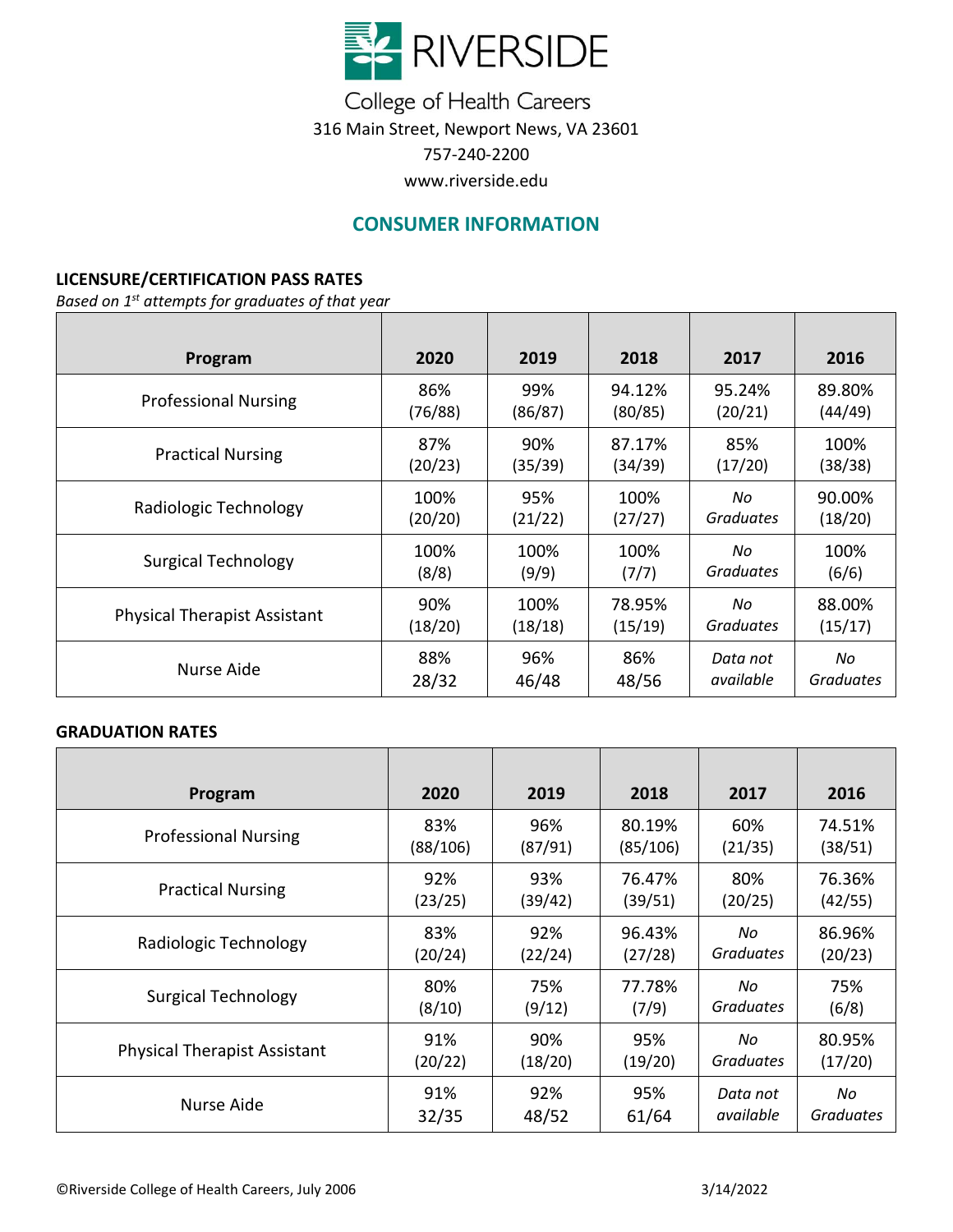## **PROGRAM SATISFACTION SURVEY – STUDENT**

*Graduate survey question: Likelihood to recommend program of study to others on a 4-point scale.*

| Program                             | 2020 | 2019 | 2018 | 2017                   | 2016                   |
|-------------------------------------|------|------|------|------------------------|------------------------|
| <b>Professional Nursing</b>         | 3.80 | 3.87 | 3.83 | 3.33                   | 3.77                   |
| <b>Practical Nursing</b>            | 3.89 | 3.79 | 4.00 | 3.73                   | 3.52                   |
| Radiologic Technology               | 3.00 | 3.92 | 3.94 | No<br><b>Graduates</b> | 3.87                   |
| <b>Surgical Technology</b>          | 4.00 | 3.50 | 3.80 | No<br><b>Graduates</b> | 3.67                   |
| <b>Physical Therapist Assistant</b> | 3.46 | 3.79 | 3.21 | No<br><b>Graduates</b> | 3.85                   |
| Nurse Aide                          | 3.93 | 3.96 | 3.54 | Data not<br>available  | No<br><b>Graduates</b> |

### **EMPLOYER SATISFACTION SURVEY**

*Employer survey question: Likelihood to hire another graduate from this program on a 4-point scale.*

| Program                             | 2020 | 2019 | 2018 | 2017                   | 2016                   |
|-------------------------------------|------|------|------|------------------------|------------------------|
| <b>Professional Nursing</b>         | 3.88 | 3.80 | 3.59 | 3.50                   | 3.73                   |
| <b>Practical Nursing</b>            | 3.79 | 3.82 | 3.68 | 3.00                   | 4.00                   |
| Radiologic Technology               | 4.00 | 3.88 | 3.80 | No<br><b>Graduates</b> | 4.00                   |
| <b>Surgical Technology</b>          | 4.00 | 4.00 | 4.00 | No<br><b>Graduates</b> | 3.80                   |
| <b>Physical Therapist Assistant</b> | 3.71 | 3.63 | 3.80 | No<br><b>Graduates</b> | 3.88                   |
| Nurse Aide                          | 3.96 | 3.94 | 4.00 | Data not<br>available  | No<br><b>Graduates</b> |

### **ENROLLMENT BY PROGRAM 2021**

*Number of students enrolled from January 1, 2021, to December 31, 2021 (% of total students enrolled).* 

| Professional<br><b>Nursing</b> | <b>RN-to-BSN</b> | <b>Practical</b><br><b>Nursing</b> | Radiologic<br><b>Technology</b> | <b>Surgical</b><br><b>Technology</b> | <b>Physical</b><br><b>Therapist</b><br><b>Assistant</b> | <b>Adult</b><br>Echo.<br><b>Specialty</b> | Nurse Aide |
|--------------------------------|------------------|------------------------------------|---------------------------------|--------------------------------------|---------------------------------------------------------|-------------------------------------------|------------|
| 220                            | 51               | 50                                 | 71                              | 19                                   | 54                                                      | (1%)                                      | 44         |
| (43%)                          | (10%)            | (10%)                              | (14%)                           | (4%)                                 | (11%)                                                   |                                           | (9%)       |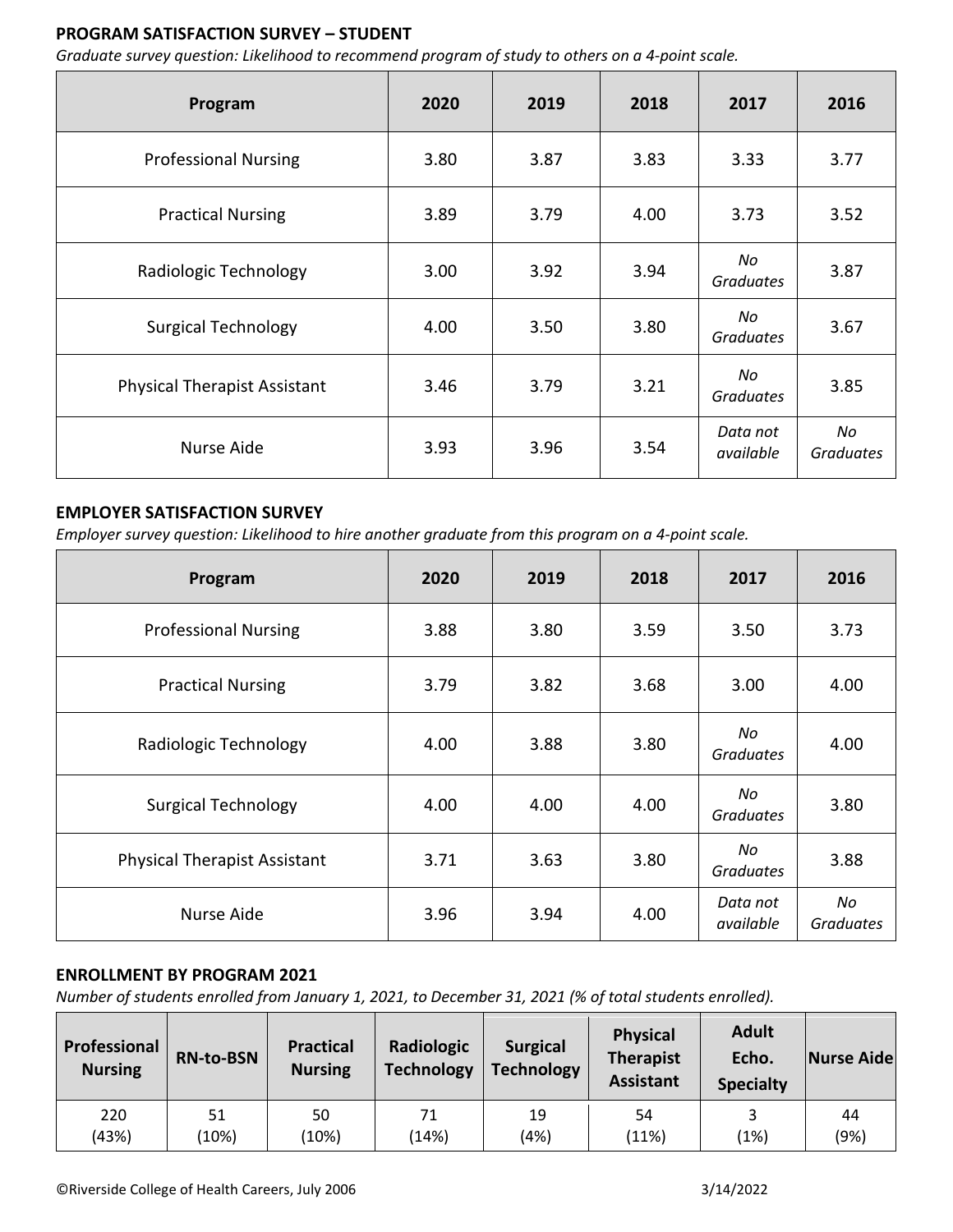### **GAINFUL EMPLOYMENT**

The following information is provided with regard to the College disclosures required by The Higher Education Act of 1965 (HEA), as amended by the Higher Education Opportunity Act of 2008 (HEOA) and regulations published in the Federal Register on October 31, 2014 by the U.S. Department of Education. Regulations published in the Federal Register on October 31, 2014 (79 FR 64890) by the U.S. Department of Education require that institutions that participate in Title IV, HEA Student Financial Aid programs must disclose certain information about their Gainful Employment programs to prospective students. The name and the U.S. Department of Labor's Standard Occupational Classification code (SOC) of the occupations for which the program prepares its graduates to enter along with links to the occupational profiles are contained on the U.S. Department of Labor's O\*NET website. Websites maintained by ED.gov frequently contain information that reflects prior years' data. The Office of the Registrar has the most currently reported data.

| Program                             | <b>Occupation Name</b>              | SOC Code |
|-------------------------------------|-------------------------------------|----------|
| Professional Nursing, RN-to-BSN     | <b>Registered Nurse</b>             | 29-1141  |
| <b>Practical Nursing</b>            | <b>Licensed Practical Nurse</b>     | 29-2061  |
| Nurse Aide                          | <b>Nursing Assistant</b>            | 31-1131  |
| Radiologic Technology               | Radiologic Technologist             | 29-2034  |
| <b>Surgical Technology</b>          | <b>Surgical Technologist</b>        | 29-2055  |
| <b>Physical Therapist Assistant</b> | <b>Physical Therapist Assistant</b> | 31-2021  |
| Adult Echocardiography Specialty    | Cardiovascular Technologists &      | 29-2031  |
|                                     | Technicians                         |          |

- U.S. Department of Labor's [Standard Occupational Classification website](http://www.bls.gov/soc/)
- U.S. Department of Labor's [O\\*NET website](http://www.onetonline.org/find/)
- The Joint Review Committee on Education in Radiologic Technology (JRCERT) will post five-year average credentialing examination pass rates, five-year average job placement rates, and annual program completion rates on the [JRCERT website.](http://www.jrcert.org/)

### **JOB PLACEMENT RATES**

Job Placement rates for students completing a program are available from the Office of the Registrar or as reported below.

*Rates based on the number of graduates placed in a related position within 12 months of graduation.*

| Program                             | 2020 | 2019                  | 2018                  | 2017                   | 2016             |
|-------------------------------------|------|-----------------------|-----------------------|------------------------|------------------|
| <b>Professional Nursing</b>         | 75%  | 80%                   | 80%                   | 95%                    | 96%              |
| <b>Practical Nursing</b>            | 100% | 92%                   | 82%                   | 90%                    | 81%              |
| Radiologic Technology               | 100% | 95%                   | 96%                   | No.<br>Graduates       | 95%              |
| <b>Surgical Technology</b>          | 75%  | 89%                   | 100%                  | No<br><b>Graduates</b> | 100%             |
| <b>Physical Therapist Assistant</b> | 100% | 100%                  | 100%                  | No.<br>Graduates       | 100%             |
| Nurse Aide                          | 84%  | Data not<br>available | Data not<br>available | Data not<br>available  | No.<br>Graduates |